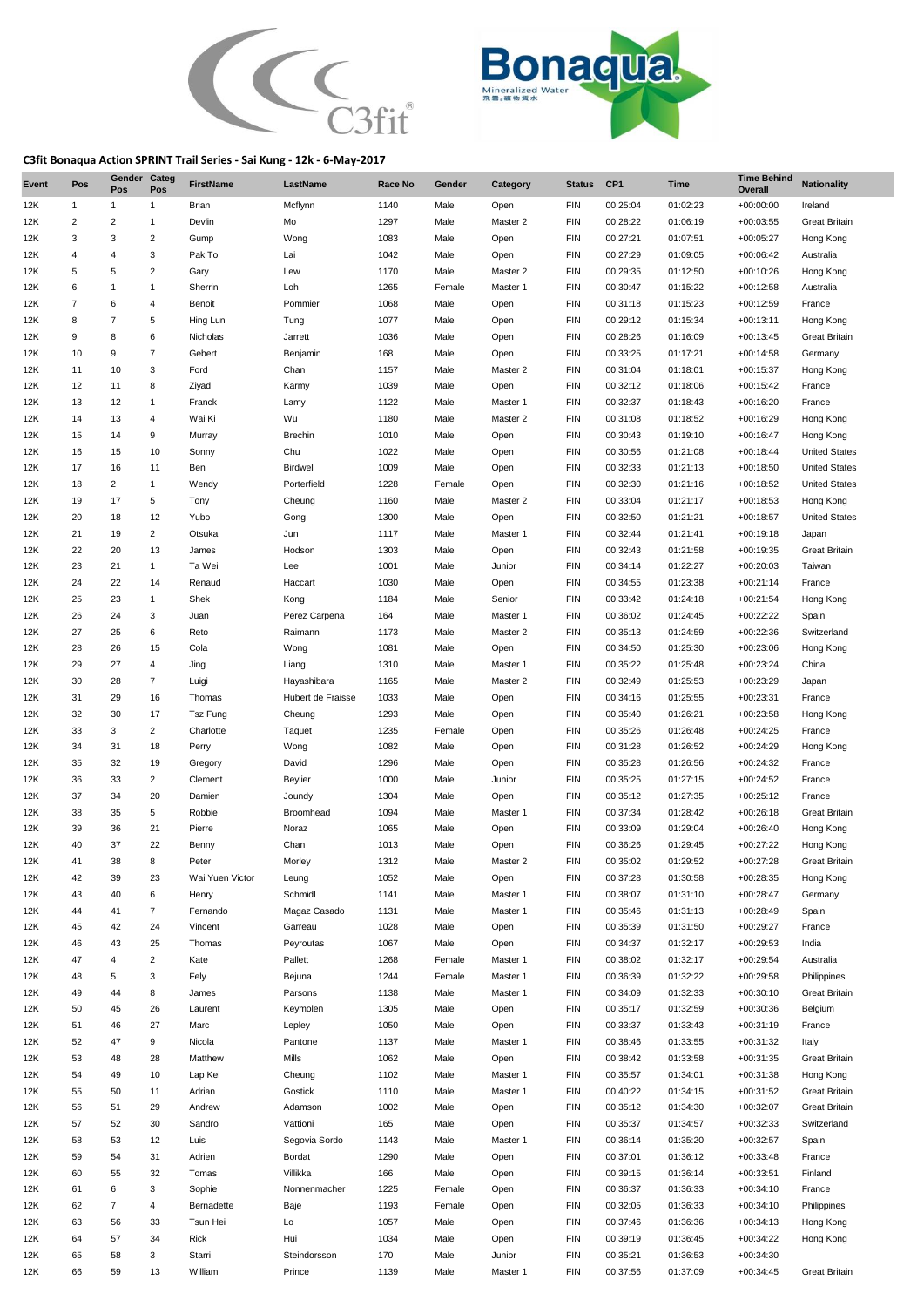| 12K        | 67         | 60       | 14             | Kin Wa                | Fong                   | 1107         | Male   | Master 1 | <b>FIN</b>               | 00:41:53             | 01:38:16             | $+00:35:53$                | Hong Kong            |
|------------|------------|----------|----------------|-----------------------|------------------------|--------------|--------|----------|--------------------------|----------------------|----------------------|----------------------------|----------------------|
| 12K        | 68         | 61       | 15             | Tat Chi               | Lee                    | 1124         | Male   | Master 1 | <b>FIN</b>               | 00:35:12             | 01:38:21             | $+00:35:57$                | Hong Kong            |
| 12K        | 69         | 62       | 16             | Tim Kai               | Tang                   | 1147         | Male   | Master 1 | <b>FIN</b>               | 00:39:53             | 01:38:27             | $+00:36:04$                | Hong Kong            |
|            |            |          |                |                       |                        |              |        |          |                          |                      |                      |                            |                      |
| 12K        | 70         | 8        | 5              | Laurene               | Jullien                | 1209         | Female | Open     | <b>FIN</b>               | 00:37:17             | 01:38:29             | $+00:36:06$                | France               |
| 12K        | 71         | 63       | 17             | Juan                  | <b>Busquier Poveda</b> | 162          | Male   | Master 1 | <b>FIN</b>               | 00:36:14             | 01:38:31             | $+00:36:07$                | Spain                |
| 12K        | 72         | 64       | $\overline{2}$ | Yuen To               | Chan                   | 1183         | Male   | Senior   | <b>FIN</b>               | 00:39:51             | 01:38:54             | $+00:36:30$                | Hong Kong            |
| 12K        | 73         | 9        | 6              | Chiara                | Bassi                  | 1195         | Female | Open     | <b>FIN</b>               | 00:39:49             | 01:39:04             | $+00:36:40$                | Italy                |
| 12K        | 74         | 65       | 18             | Par                   | Nilsson                | 1135         | Male   | Master 1 | <b>FIN</b>               | 00:40:24             | 01:39:09             | $+00:36:46$                | Sweden               |
| 12K        | 75         | 66       | 35             | Man Sun               | Li                     | 1055         | Male   | Open     | <b>FIN</b>               | 00:40:14             | 01:39:37             | $+00:37:14$                | Hong Kong            |
| 12K        | 76         | 10       | 4              | Jenny                 | Craig                  | 1249         | Female | Master 1 | <b>FIN</b>               | 00:38:25             | 01:39:49             | $+00:37:25$                | <b>Great Britain</b> |
| 12K        | 77         | 67       | 36             | Sebastien             | Bertaux                | 1007         | Male   | Open     | <b>FIN</b>               | 00:37:48             | 01:40:19             | $+00:37:55$                | France               |
| 12K        | 78         | 11       | $\mathbf{1}$   | Yuet Ming             | Lam                    | 1287         | Female | Senior   | <b>FIN</b>               | 00:39:36             | 01:40:27             | $+00:38:04$                | Hong Kong            |
|            |            |          |                |                       |                        |              |        |          |                          |                      |                      |                            |                      |
| 12K        | 79         | 68       | 9              | Kam Kei               | Chui                   | 1161         | Male   | Master 2 | <b>FIN</b>               | 00:40:15             | 01:40:28             | $+00:38:04$                | Hong Kong            |
| 12K        | 80         | 12       | $\overline{7}$ | Michelle              | Kwok                   | 1212         | Female | Open     | <b>FIN</b>               | 00:35:50             | 01:41:06             | $+00:38:43$                | Australia            |
| 12K        | 81         | 69       | 37             | Ka Leong              | Chan                   | 1292         | Male   | Open     | <b>FIN</b>               | 00:39:05             | 01:41:20             | $+00:38:57$                | Hong Kong            |
| 12K        | 82         | 70       | 38             | Julien                | Lepine                 | 1049         | Male   | Open     | <b>FIN</b>               | 00:39:10             | 01:41:21             | $+00:38:58$                | France               |
| 12K        | 83         | 71       | 39             | Kin Wai               | Tsang                  | 1076         | Male   | Open     | <b>FIN</b>               | 00:40:30             | 01:41:38             | $+00:39:14$                | Hong Kong            |
| 12K        | 84         | 72       | 3              | Hing Keung            | Tsang                  | 1187         | Male   | Senior   | <b>FIN</b>               | 00:41:15             | 01:41:39             | $+00:39:16$                | Hong Kong            |
| 12K        | 85         | 73       | 40             | Sam                   | McNiven                | 1060         | Male   | Open     | <b>FIN</b>               | 00:45:27             | 01:42:18             | $+00:39:55$                | Australia            |
| 12K        | 86         | 74       | 19             | Chok Ping             | Tse                    | 1294         | Male   | Master 1 | <b>FIN</b>               | 00:42:27             | 01:42:33             | $+00:40:09$                | Hong Kong            |
|            |            |          |                |                       |                        |              |        |          |                          |                      |                      |                            |                      |
| 12K        | 87         | 75       | 41             | Vincent               | Yeung                  | 1088         | Male   | Open     | <b>FIN</b>               | 00:39:05             | 01:42:38             | $+00:40:15$                | Hong Kong            |
| 12K        | 88         | 13       | 8              | Melissa               | Whelan                 | 1238         | Female | Open     | <b>FIN</b>               | 00:45:29             | 01:43:23             | $+00:41:00$                | Australia            |
| 12K        | 89         | 14       | 5              | Pui Ling Pauline      | Cheung                 | 1248         | Female | Master 1 | <b>FIN</b>               | 00:40:36             | 01:43:39             | $+00:41:16$                | Hong Kong            |
| 12K        | 90         | 76       | 42             | Harry                 | HI                     | 1031         | Male   | Open     | <b>FIN</b>               | 00:41:38             | 01:44:32             | $+00:42:08$                | Australia            |
| 12K        | 91         | 15       | 9              | Joanne                | Walker                 | 1237         | Female | Open     | <b>FIN</b>               | 00:40:14             | 01:44:44             | $+00:42:21$                | <b>Great Britain</b> |
| 12K        | 92         | 16       | 10             | Courtney              | Link                   | 1220         | Female | Open     | <b>FIN</b>               | 00:45:38             | 01:44:58             | $+00:42:35$                | <b>Great Britain</b> |
| 12K        | 93         | 77       | 43             | Ho Ming               | Cheung                 | 1017         | Male   | Open     | <b>FIN</b>               | 00:44:39             | 01:45:06             | $+00:42:42$                | Hong Kong            |
| 12K        | 94         | 78       | 20             |                       | Ma                     | 1130         | Male   | Master 1 | <b>FIN</b>               | 00:46:43             | 01:45:06             | $+00:42:43$                |                      |
|            |            |          |                | Gary                  |                        |              |        |          |                          |                      |                      |                            | Hong Kong            |
| 12K        | 95         | 17       | 11             | Charlotte             | Cotton                 | 1198         | Female | Open     | <b>FIN</b>               | 00:43:06             | 01:45:22             | $+00:42:59$                | France               |
| 12K        | 96         | 79       | 44             | Benoit                | Meulot                 | 1061         | Male   | Open     | <b>FIN</b>               | 00:38:55             | 01:45:41             | $+00:43:18$                | France               |
| 12K        | 97         | 18       | 12             | Connie                | Luong                  | 1221         | Female | Open     | <b>FIN</b>               | 00:40:41             | 01:46:06             | $+00:43:43$                | Germany              |
| 12K        | 98         | 19       | 6              | Ainara                | Ipinazar               | 1256         | Female | Master 1 | <b>FIN</b>               | 00:44:01             | 01:46:10             | $+00:43:46$                | Spain                |
| 12K        | 99         | 20       | 13             | Rebecca               | Wright                 | 160          | Female | Open     | <b>FIN</b>               | 00:44:37             | 01:46:29             | $+00:44:06$                | <b>Great Britain</b> |
| 12K        | 100        | 21       | 14             | Hannah                | Malter                 | 1222         | Female | Open     | <b>FIN</b>               | 00:45:34             | 01:46:47             | $+00:44:23$                | Australia            |
| 12K        | 101        | 80       | 45             | Johary                | Andriatsilavo          | 1004         | Male   | Open     | <b>FIN</b>               | 00:43:24             | 01:47:20             | $+00:44:56$                | France               |
|            |            |          |                |                       |                        |              |        |          |                          |                      |                      |                            |                      |
| 12K        | 102        | 81       | 46             | Thibaut               | Jullien                | 1038         | Male   | Open     | <b>FIN</b>               | 00:40:38             | 01:47:32             | $+00:45:08$                | France               |
| 12K        | 103        | 82       | 21             | Julien                | Froissart              | 1299         | Male   | Master 1 | <b>FIN</b>               | 00:43:12             | 01:47:40             | $+00:45:17$                | France               |
| 12K        | 104        | 83       | 47             | Nicolas               | Lahogue                | 1307         | Male   | Open     | <b>FIN</b>               | 00:41:08             | 01:47:41             | $+00:45:17$                | France               |
| 12K        | 105        | 84       | 22             | Bryan                 | Ko                     | 1119         | Male   | Master 1 | <b>FIN</b>               | 00:42:23             | 01:47:42             | $+00:45:19$                | Hong Kong            |
| 12K        | 106        | 85       | 48             | Jack                  | Bennett                | 1006         | Male   | Open     | <b>FIN</b>               | 00:45:06             | 01:48:01             | $+00:45:38$                | <b>Great Britain</b> |
| 12K        | 107        | 22       | 15             | Aiden                 | Aldred                 | 1191         | Female | Open     | <b>FIN</b>               | 00:42:53             | 01:48:14             | $+00:45:51$                | <b>Great Britain</b> |
| 12K        | 108        | 86       | 49             | <b>Kwok Ping</b>      | Law                    | 1045         | Male   | Open     | <b>FIN</b>               | 00:41:45             | 01:48:18             | $+00:45:54$                | Hong Kong            |
| 12K        | 109        | 23       | 7              | Lilian                |                        |              | Female |          | <b>FIN</b>               | 00:41:32             | 01:48:21             |                            | Hong Kong            |
|            |            |          |                |                       | Leung                  | 1309         |        | Master 1 |                          |                      |                      | $+00:45:57$                |                      |
| 12K        | 110        | 87       | 23             | Kenneth               | Szeto                  | 1146         | Male   | Master 1 | <b>FIN</b>               | 00:42:41             | 01:48:35             | $+00:46:12$                | Hong Kong            |
| 12K        | 111        | 88       | 50             | Ka Hong               | Ng                     | 1063         | Male   |          | <b>FIN</b>               | 00:41:36             | 01:48:44             | $+00:46:20$                | Hong Kong            |
| 12K        |            |          |                |                       |                        |              |        | Open     |                          |                      |                      |                            |                      |
| 12K        | 112        | 89       | 51             | Adrian                | Odio Cortes            | 1066         | Male   | Open     | <b>FIN</b>               | 00:40:35             | 01:48:47             | $+00:46:24$                | Costa Rica           |
| 12K        | 113        | 90       | 24             | Stephen               | O'Connell              | 1136         | Male   | Master 1 | <b>FIN</b>               | 00:42:06             | 01:48:49             | $+00:46:25$                | Ireland              |
|            | 114        | 91       | 52             | Nathan                | Smith                  | 1071         | Male   | Open     | <b>FIN</b>               | 00:44:08             | 01:49:12             | $+00:46:49$                | <b>Great Britain</b> |
| 12K        | 115        | 24       | 8              | Chloe                 | Thomas                 | 1272         | Female | Master 1 | <b>FIN</b>               | 00:40:46             | 01:49:39             | $+00:47:16$                | <b>Great Britain</b> |
|            |            |          |                |                       |                        |              |        |          |                          |                      |                      |                            |                      |
| 12K        | 116        | 92       | 25             | David                 | Kelly                  | 1118         | Male   | Master 1 | <b>FIN</b>               | 00:40:43             | 01:50:02             | $+00:47:39$                | Australia            |
| 12K        | 117        | 93       | 53             | <b>Ting Yiu</b>       | Choi                   | 1021         | Male   | Open     | <b>FIN</b>               | 00:43:04             | 01:50:05             | $+00:47:42$                | Hong Kong            |
| 12K        | 118        | 94       | 54             | Gareth                | Cheng                  | 1016         | Male   | Open     | <b>FIN</b>               | 00:42:19             | 01:50:30             | $+00:48:06$                | Hong Kong            |
| 12K        | 119        | 95       | 55             | Chun Yu               | Shing                  | 1069         | Male   | Open     | <b>FIN</b>               | 00:45:36             | 01:50:55             | $+00:48:31$                | Hong Kong            |
| 12K        | 120        | 25       | 16             | Saara                 | Suojanen               | 1232         | Female | Open     | <b>FIN</b>               | 00:48:04             | 01:51:05             | $+00:48:41$                | Finland              |
| 12K        | 121        | 96       | 56             | Ho Man                | Yam                    | 1086         | Male   | Open     | <b>FIN</b>               | 00:44:22             | 01:51:05             | $+00:48:42$                | Hong Kong            |
| 12K        | 122        | 26       | 17             | Joyce                 | Shek                   | 1318         | Female | Open     | <b>FIN</b>               | 00:45:00             | 01:51:27             | $+00:49:04$                | Hong Kong            |
| 12K        | 123        | 97       | 57             | Karston               | Tsang                  | 1075         | Male   | Open     | <b>FIN</b>               | 00:40:40             | 01:51:41             | $+00:49:18$                | Hong Kong            |
| 12K        | 124        | 98       | 4              | Bengt                 | Canell                 | 1182         | Male   | Senior   | <b>FIN</b>               | 00:40:32             | 01:51:55             | $+00:49:32$                | Sweden               |
|            |            |          |                |                       |                        |              |        |          |                          |                      |                      |                            |                      |
| 12K        | 125        | 27       | $\mathbf{1}$   | Yin Ling Angel        | Tsoi                   | 1284         | Female | Master 2 | <b>FIN</b>               | 00:44:22             | 01:52:15             | $+00:49:51$                | Hong Kong            |
| 12K        | 126        | 99       | 10             | Kam Chan              | Au                     | 1155         | Male   | Master 2 | <b>FIN</b>               | 00:42:13             | 01:52:30             | $+00:50:07$                | Hong Kong            |
| 12K        | 127        | 28       | 9              | Lydia                 | Wong                   | 1273         | Female | Master 1 | <b>FIN</b>               | 00:43:47             | 01:52:37             | $+00:50:14$                | Hong Kong            |
| 12K        | 128        | 100      | 26             | Rudy                  | Hui                    | 1115         | Male   | Master 1 | <b>FIN</b>               | 00:43:17             | 01:52:41             | $+00:50:17$                | Hong Kong            |
| 12K        | 129        | 29       | 18             | Joohee                | Kim                    | 1211         | Female | Open     | <b>FIN</b>               | 00:38:35             | 01:52:44             | $+00:50:21$                | <b>United States</b> |
| 12K        | 130        | 101      | 11             | Ronald                | Loges                  | 1171         | Male   | Master 2 | <b>FIN</b>               | 00:40:06             | 01:52:58             | $+00:50:35$                | Germany              |
| 12K        | 131        | 30       | $\overline{2}$ | Stella                | Wong                   | 1285         | Female | Master 2 | <b>FIN</b>               | 00:47:35             | 01:53:05             | $+00:50:42$                | Hong Kong            |
| 12K        | 132        | 31       | 19             | Julie                 | Wolffhugel             | 1239         | Female | Open     | <b>FIN</b>               | 00:41:55             | 01:53:08             | $+00:50:45$                | France               |
| 12K        | 133        | 102      | 27             | Benjamin              | Dawson                 | 1104         | Male   | Master 1 | <b>FIN</b>               | 00:44:49             | 01:53:12             | $+00:50:49$                | Australia            |
|            |            |          |                |                       |                        |              |        |          |                          |                      |                      |                            |                      |
| 12K        | 134        | 103      | 12             | <b>Teddy Hak Shiu</b> | Ip                     | 1167         | Male   | Master 2 | <b>FIN</b>               | 00:39:41             | 01:53:14             | $+00:50:51$                | Hong Kong            |
| 12K        | 135        | 104      | 13             | Yuk Kwong             | Lau                    | 1168         | Male   | Master 2 | <b>FIN</b>               | 00:45:44             | 01:53:39             | $+00:51:15$                | Hong Kong            |
| 12K        | 136        | 105      | 58             | Winson Wai Fung       | Cheung                 | 1018         | Male   | Open     | <b>FIN</b>               | 00:46:16             | 01:53:46             | $+00:51:23$                | Hong Kong            |
| 12K        | 137        | 32       | 20             | Tsz Wai Rachel        | Hui                    | 1207         | Female | Open     | <b>FIN</b>               | 00:50:46             | 01:53:47             | $+00:51:24$                | Hong Kong            |
| 12K        | 138        | 106      | 59             | Chiu Ngai             | Yeung                  | 1087         | Male   | Open     | <b>FIN</b>               | 00:44:52             | 01:53:56             | $+00:51:32$                | Hong Kong            |
| 12K        | 139        | 107      | 60             | Joe                   | Ip                     | 1035         | Male   | Open     | <b>FIN</b>               | 00:45:58             | 01:53:59             | $+00:51:36$                | Hong Kong            |
| 12K        | 140        | 33       | 21             | Pui Yee               | Ho                     | 1204         | Female | Open     | <b>FIN</b>               | 00:43:51             | 01:55:13             | $+00:52:49$                | Hong Kong            |
| 12K        | 141        | 108      | 28             | Mattias               | Soderberg              | 1145         | Male   | Master 1 | <b>FIN</b>               | 00:40:08             | 01:55:14             | $+00:52:50$                | Sweden               |
|            |            |          | 3              | Kate                  |                        |              | Female | Master 2 |                          |                      |                      |                            | <b>Great Britain</b> |
| 12K<br>12K | 142<br>143 | 34<br>35 | 22             | Charlotte             | Basford<br>Martin      | 1276<br>1223 | Female | Open     | <b>FIN</b><br><b>FIN</b> | 00:42:30<br>00:45:24 | 01:55:19<br>01:55:24 | $+00:52:56$<br>$+00:53:00$ | France               |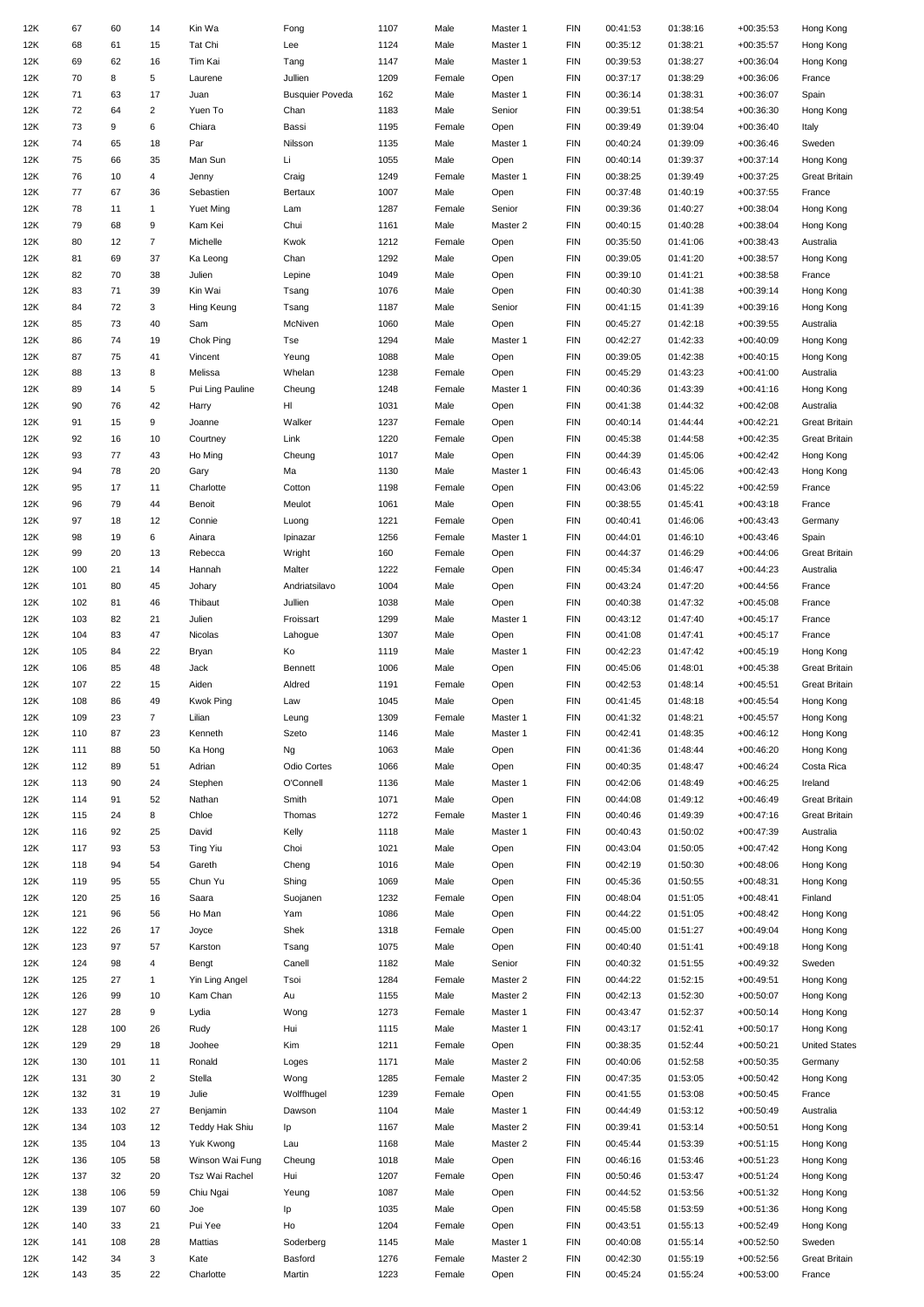| 12K | 144 | 36  | 23             | Karina                 | Mulyukova   | 1224 | Female | Open             | <b>FIN</b> | 00:47:28             | 01:55:24             | $+00:53:00$ | France               |
|-----|-----|-----|----------------|------------------------|-------------|------|--------|------------------|------------|----------------------|----------------------|-------------|----------------------|
| 12K | 145 | 109 | 14             | Julian                 | Gordon      | 1301 | Male   | Master 2         | <b>FIN</b> | 00:46:27             | 01:55:46             | $+00:53:22$ | <b>Great Britain</b> |
| 12K | 146 | 110 | 15             | Andrew                 | Olson       | 1172 | Male   | Master 2         | <b>FIN</b> | 00:41:24             | 01:56:30             | $+00:54:07$ | <b>Great Britain</b> |
| 12K | 147 | 37  | 24             | Julie                  | Grognu      | 1203 | Female | Open             | <b>FIN</b> | 00:46:11             | 01:56:50             | $+00:54:27$ | France               |
| 12K | 148 | 111 | 61             | Antoine                | De Charnace | 1024 | Male   | Open             | <b>FIN</b> | 00:46:11             | 01:56:51             | $+00:54:27$ | France               |
| 12K | 149 | 112 | 16             | Forhad                 | Ullah       | 1178 | Male   | Master 2         | <b>FIN</b> | 00:45:41             | 01:56:51             | $+00:54:27$ | Hong Kong            |
| 12K | 150 | 113 | 62             | Shun Hin               | Wong        | 1085 | Male   | Open             | <b>FIN</b> | 00:45:01             | 01:56:51             | $+00:54:28$ | Hong Kong            |
| 12K | 151 | 114 | 63             | Derek                  | Li          | 1053 | Male   | Open             | <b>FIN</b> | 00:45:54             | 01:56:53             | $+00:54:30$ | Hong Kong            |
| 12K | 152 | 38  | 10             | Frances                | Lee         | 1263 | Female | Master 1         | <b>FIN</b> | 00:45:35             | 01:56:54             | $+00:54:31$ | Hong Kong            |
|     |     | 39  | 25             |                        |             |      |        |                  | <b>FIN</b> |                      |                      |             |                      |
| 12K | 153 |     |                | Jane                   | Poon        | 1227 | Female | Open             |            | 00:45:38             | 01:56:55             | $+00:54:32$ | Hong Kong            |
| 12K | 154 | 115 | 64             | Thibaut                | Mathieu     | 1311 | Male   | Open             | <b>FIN</b> | 00:41:25             | 01:57:14             | $+00:54:50$ | France               |
| 12K | 155 | 40  | 26             | Linmarie               | Hirst       | 1302 | Female | Open             | <b>FIN</b> | 00:42:12             | 01:57:19             | $+00:54:56$ | South Africa         |
| 12K | 156 | 41  | 27             | Vanessa                | Choi        | 1197 | Female | Open             | <b>FIN</b> | 00:45:50             | 01:57:37             | $+00:55:13$ | Hong Kong            |
| 12K | 157 | 42  | 28             | Chloe                  | Banks       | 1194 | Female | Open             | <b>FIN</b> | 00:46:21             | 01:57:38             | $+00:55:15$ | Hong Kong            |
| 12K | 158 | 43  | 29             | Wan Yee                | Ho          | 1205 | Female | Open             | <b>FIN</b> | 00:48:45             | 01:57:57             | $+00:55:34$ | Hong Kong            |
| 12K | 159 | 44  | 30             | Charlotte              | Detremmerie | 1200 | Female | Open             | <b>FIN</b> | 00:47:42             | 01:58:24             | $+00:56:01$ | Belgium              |
| 12K | 160 | 116 | 29             | Yiu Hong               | Kwok        | 1121 | Male   | Master 1         | <b>FIN</b> | 00:48:15             | 01:59:29             | $+00:57:06$ | Hong Kong            |
| 12K | 161 | 117 | 30             | Kwok Leung             | Au          | 1092 | Male   | Master 1         | <b>FIN</b> | 00:47:59             | 01:59:41             | $+00:57:18$ | Hong Kong            |
| 12K | 162 | 45  | 31             | Krista                 | Verhoeft    | 158  | Female | Open             | <b>FIN</b> | 00:47:44             | 02:00:10             | $+00:57:47$ | Australia            |
| 12K | 163 | 118 | 31             | Kin Shing              | Lee         | 1123 | Male   | Master 1         | <b>FIN</b> | 00:48:11             | 02:00:14             | $+00:57:51$ | Hong Kong            |
| 12K | 164 | 119 | 65             | Aubrey                 | Siu         | 1070 | Male   | Open             | <b>FIN</b> | 00:46:44             | 02:00:16             | $+00:57:53$ | Hong Kong            |
| 12K | 165 | 120 | 66             | Adrian                 | Clevenot    | 1023 | Male   | Open             | <b>FIN</b> | 00:44:54             | 02:00:18             | $+00:57:55$ | France               |
| 12K | 166 | 121 | 67             | Martin                 | Wong        | 1084 | Male   | Open             | <b>FIN</b> | 00:46:34             | 02:00:20             | $+00:57:57$ | Hong Kong            |
| 12K | 167 | 46  | 32             | Suk Yee                | Lau         | 1216 | Female | Open             | <b>FIN</b> | 00:46:56             | 02:00:25             | $+00:58:02$ | Hong Kong            |
| 12K | 168 | 122 | 32             | Tze Wee                | Kueh        | 1120 | Male   | Master 1         | <b>FIN</b> | 00:45:52             | 02:01:27             | $+00:59:03$ | Hong Kong            |
| 12K | 169 | 47  | 33             | Swann                  | Sauvage     | 1230 | Female | Open             | <b>FIN</b> | 00:48:11             | 02:01:39             | $+00:59:15$ | France               |
| 12K | 170 | 48  | 34             | Wing Kiu               | Lau         | 1215 | Female | Open             | <b>FIN</b> | 00:45:14             | 02:01:53             | $+00:59:30$ | Hong Kong            |
| 12K | 171 | 49  | 35             | Jing                   | Jing        | 163  | Female | Open             | <b>FIN</b> | 00:43:57             | 02:02:19             | $+00:59:56$ | China                |
| 12K | 172 | 50  | 11             | Angel                  | Ng          | 1267 | Female | Master 1         | <b>FIN</b> | 00:48:13             | 02:02:26             | $+01:00:02$ | Hong Kong            |
| 12K | 173 | 123 | 17             | Graeme                 | Seed        | 1174 | Male   | Master 2         | <b>FIN</b> | 00:50:57             | 02:02:30             | $+01:00:06$ | New Zealand          |
| 12K | 174 | 51  | 36             | Tasha                  | Tang        | 1234 | Female | Open             | <b>FIN</b> | 00:48:23             | 02:02:58             | $+01:00:35$ | Hong Kong            |
| 12K | 175 | 124 | 68             | Patrick                | Chan        | 1012 | Male   | Open             | <b>FIN</b> | 00:48:15             | 02:03:02             | $+01:00:39$ | Hong Kong            |
| 12K | 176 | 52  | 37             | Daisy                  | Visperas    | 161  | Female | Open             | <b>FIN</b> | 00:46:53             | 02:03:08             | $+01:00:44$ | Philippines          |
| 12K | 177 | 125 | 69             | <b>Tsz Chung Begor</b> | Li          | 1054 | Male   | Open             | <b>FIN</b> | 00:50:56             | 02:04:01             | $+01:01:37$ | Hong Kong            |
| 12K | 178 | 53  | $\mathbf{1}$   | Sofie                  | Salgado     | 1316 | Female | Junior           | <b>FIN</b> | 00:50:48             | 02:04:37             | $+01:02:13$ | Brazil               |
| 12K | 179 | 54  | 12             | Cindy                  | Salgado     | 1317 | Female | Master 1         | <b>FIN</b> | 00:50:41             | 02:04:37             | $+01:02:14$ | Hong Kong            |
| 12K | 180 | 126 | 33             | Claudio                | Salgado     | 1315 | Male   | Master 1         | <b>FIN</b> | 00:50:41             | 02:04:39             | $+01:02:15$ | Brazil               |
| 12K | 181 |     | 38             | Pui Lam                |             | 1240 | Female |                  | <b>FIN</b> |                      |                      | $+01:02:19$ | Hong Kong            |
|     |     | 55  |                |                        | Wong        |      |        | Open<br>Master 1 |            | 00:47:14<br>00:46:58 | 02:04:43<br>02:04:51 |             | <b>United States</b> |
| 12K | 182 | 56  | 13             | Elena                  | Foucher     | 1298 | Female |                  | <b>FIN</b> |                      |                      | $+01:02:28$ |                      |
| 12K | 183 | 127 | 5              | Victor                 | Yung        | 1190 | Male   | Senior           | <b>FIN</b> | 00:47:27             | 02:05:19             | $+01:02:55$ | Hong Kong            |
| 12K | 184 | 57  | $\overline{2}$ | Mon Yun                | Chow        | 1295 | Female | Senior           | <b>FIN</b> | 00:48:16             | 02:05:32             | $+01:03:08$ | Hong Kong            |
| 12K | 185 | 128 | 34             | Doug                   | Bellingham  | 1093 | Male   | Master 1         | <b>FIN</b> | 00:48:07             | 02:05:47             | $+01:03:23$ | Australia            |
| 12K | 186 | 129 | 70             | Tsz Man                | Ngan        | 1064 | Male   | Open             | <b>FIN</b> | 00:41:41             | 02:05:58             | $+01:03:35$ | Hong Kong            |
| 12K | 187 | 130 | 18             | Anthony                | Fung        | 1163 | Male   | Master 2         | <b>FIN</b> | 00:40:59             | 02:05:59             | $+01:03:36$ | <b>Great Britain</b> |
| 12K | 188 | 58  | 39             | Donna                  | Tsang       | 169  | Female | Open             | <b>FIN</b> | 00:46:43             | 02:06:16             | $+01:03:53$ | Hong Kong            |
| 12K | 189 | 131 | 71             | Joona                  | Horkko      | 167  | Male   | Open             | <b>FIN</b> | 00:51:34             | 02:07:05             | $+01:04:41$ | Finland              |
| 12K | 190 | 132 | 72             | Benson                 | Luk         | 1058 | Male   | Open             | <b>FIN</b> | 00:45:00             | 02:07:25             | $+01:05:02$ | Hong Kong            |
| 12K | 191 | 59  | 14             | Caroline               | Lamy        | 1262 | Female | Master 1         | <b>FIN</b> | 00:49:12             | 02:07:41             | $+01:05:18$ | France               |
| 12K | 192 | 133 | 35             | Alex                   | Chan        | 1098 | Male   | Master 1         | <b>FIN</b> | 00:45:45             | 02:07:44             | $+01:05:21$ | Hong Kong            |
| 12K | 193 | 134 | 36             | Jason                  | Corr        | 1103 | Male   | Master 1         | <b>FIN</b> | 00:53:16             | 02:08:47             | $+01:06:23$ | <b>Great Britain</b> |
| 12K | 194 | 135 | 37             | Freddie                | Leung       | 1126 | Male   | Master 1         | <b>FIN</b> | 00:47:04             | 02:08:53             | $+01:06:30$ | Hong Kong            |
| 12K | 195 | 136 | 38             | Alan                   | Wong        | 1151 | Male   | Master 1         | <b>FIN</b> | 00:47:04             | 02:08:53             | $+01:06:30$ | Hong Kong            |
| 12K | 196 | 137 | 19             | Yiu Wing               | Ha          | 1164 | Male   | Master 2         | <b>FIN</b> | 00:46:00             | 02:08:57             | $+01:06:34$ | Hong Kong            |
| 12K | 197 | 60  | 4              | Sau Mei                | Chan        | 1278 | Female | Master 2         | <b>FIN</b> | 00:51:08             | 02:09:16             | $+01:06:52$ | Hong Kong            |
| 12K | 198 | 138 | 39             | Yiu Ming Eric          | Yuen        | 1154 | Male   | Master 1         | <b>FIN</b> | 00:51:30             | 02:09:16             | $+01:06:52$ | Hong Kong            |
| 12K | 199 | 139 | 6              | Ivan                   | Young       | 1189 | Male   | Senior           | <b>FIN</b> | 00:46:42             | 02:10:17             | $+01:07:53$ | New Zealand          |
| 12K | 200 | 140 | 40             | Chris                  | Unertl      | 1319 | Male   | Master 1         | <b>FIN</b> | 00:48:45             | 02:10:21             | $+01:07:57$ | <b>United States</b> |
| 12K | 201 | 141 | 41             | Andy                   | Kish        | 1306 | Male   | Master 1         | <b>FIN</b> | 00:48:44             | 02:10:21             | $+01:07:58$ | <b>United States</b> |
| 12K | 202 | 142 | 42             | Yukon                  | Man         | 1133 | Male   | Master 1         | <b>FIN</b> | 00:45:50             | 02:10:58             | $+01:08:35$ | <b>Great Britain</b> |
| 12K | 203 | 61  | 40             | Wing Han               | Sin         | 1231 | Female | Open             | <b>FIN</b> | 00:47:54             | 02:11:05             | $+01:08:41$ | Hong Kong            |
| 12K | 204 | 143 | 43             | Chi Kan                | Yam         | 1153 | Male   | Master 1         | <b>FIN</b> | 00:45:10             | 02:11:41             | $+01:09:18$ | Hong Kong            |
| 12K | 205 | 62  | 15             | Farrah                 | Bagaman     | 1243 | Female | Master 1         | <b>FIN</b> | 00:46:16             | 02:11:45             | +01:09:22   | Hong Kong            |
| 12K | 206 | 144 | 20             | Anthony                | Hung        | 1166 | Male   | Master 2         | <b>FIN</b> | 00:43:57             | 02:13:22             | +01:10:59   | Hong Kong            |
| 12K | 207 | 145 | 21             | Kwok Fu                | Leung       | 1169 | Male   | Master 2         | <b>FIN</b> | 00:49:19             | 02:13:23             | $+01:10:59$ | Hong Kong            |
| 12K | 208 | 146 | 73             | Wai Lam                | Yuen        | 1091 | Male   | Open             | <b>FIN</b> | 00:47:04             | 02:15:20             | $+01:12:57$ | Hong Kong            |
| 12K | 209 | 147 | 74             | Sathyanarayanan        | Sundaram    | 1073 | Male   | Open             | <b>FIN</b> | 00:46:23             | 02:15:52             | $+01:13:29$ | India                |
| 12K | 210 | 63  | 16             | Charlie                | Ko          | 1257 | Female | Master 1         | <b>FIN</b> | 00:52:57             | 02:16:51             | $+01:14:28$ | <b>Great Britain</b> |
| 12K | 211 | 148 | 75             | Dong Yin               | Chau        | 1014 | Male   | Open             | <b>FIN</b> | 00:51:19             | 02:16:54             | $+01:14:31$ | Hong Kong            |
| 12K | 212 | 64  | 17             | Aileen                 | Bravo       | 1246 | Female | Master 1         | <b>FIN</b> | 00:53:28             | 02:17:03             | $+01:14:39$ | Philippines          |
| 12K | 213 | 65  | 41             | Deborah                | Wang        | 159  | Female | Open             | <b>FIN</b> | 00:47:22             | 02:17:05             | $+01:14:41$ | Hong Kong            |
| 12K | 214 | 66  | 5              | Anna                   | Li          | 1282 | Female | Master 2         | <b>FIN</b> | 00:49:22             | 02:17:31             | $+01:15:08$ | Hong Kong            |
| 12K | 215 | 149 | 76             | Louis                  | Lau         | 1043 | Male   | Open             | <b>FIN</b> | 00:52:29             | 02:17:43             | $+01:15:20$ | Hong Kong            |
| 12K | 216 | 150 | 77             | Chun Ho                | Cheng       | 1015 | Male   | Open             | <b>FIN</b> | 00:52:39             | 02:18:20             | $+01:15:57$ | Hong Kong            |
| 12K | 217 | 151 | 78             | Eric                   | Chiu        | 1019 | Male   | Open             | <b>FIN</b> | 00:52:35             | 02:18:25             | $+01:16:02$ | Hong Kong            |
| 12K | 218 | 152 | 79             | Francis                | Chiu        | 1020 | Male   | Open             | <b>FIN</b> | 00:52:50             | 02:18:29             | $+01:16:06$ | Hong Kong            |
| 12K | 219 | 153 | 22             | Hing Wing              | Tsang       | 1176 | Male   | Master 2         | <b>FIN</b> | 00:50:18             | 02:18:35             | $+01:16:11$ | Hong Kong            |
| 12K | 220 | 67  | 42             | Morning                | Hui         |      |        |                  | <b>FIN</b> | 00:43:25             |                      | $+01:17:34$ |                      |
|     |     |     |                |                        |             | 1206 | Female | Open             |            |                      | 02:19:57             |             | Hong Kong            |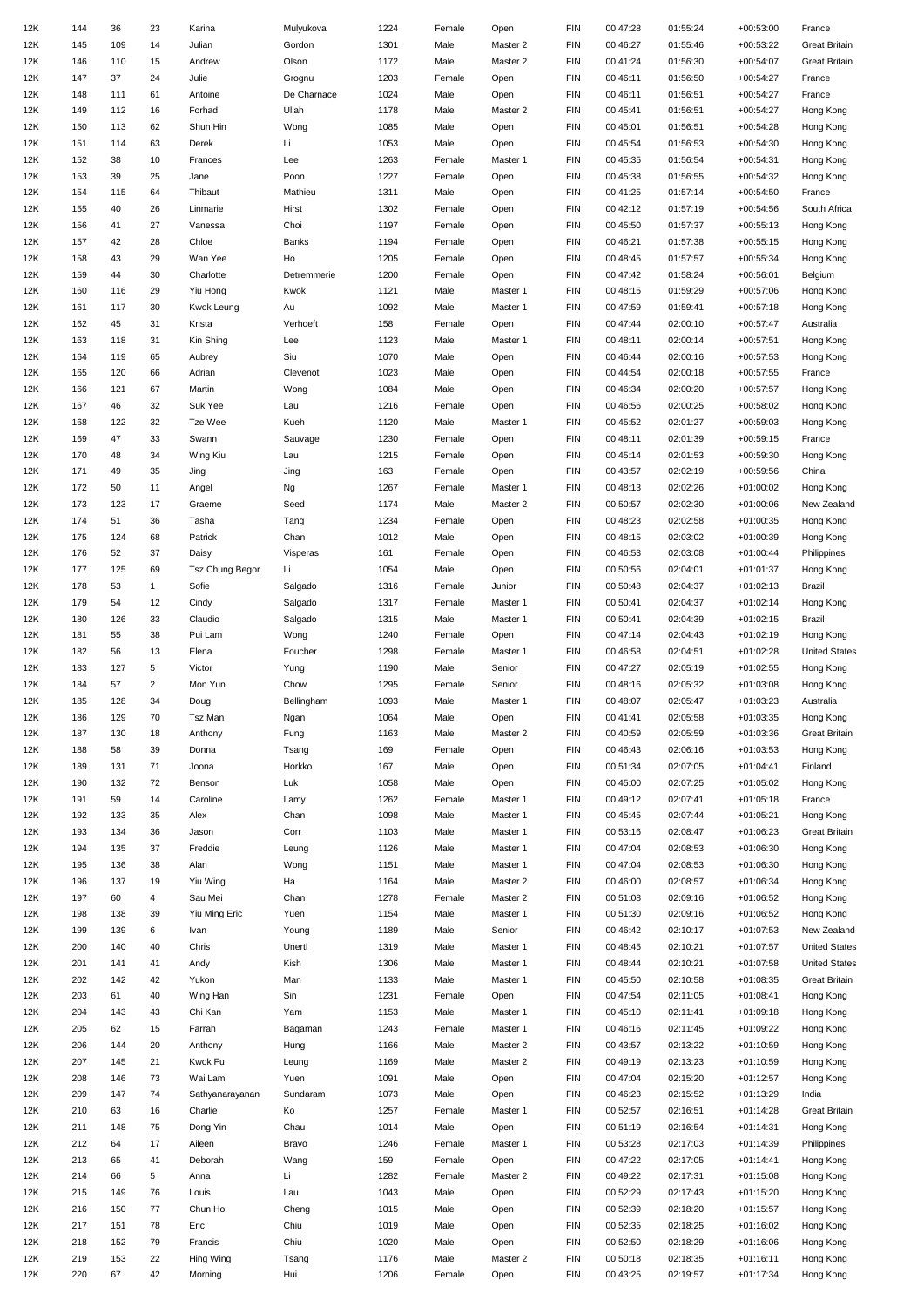| 12K | 221 | 154 | 80             | Lawrence         | Tsang               | 1046 | Male   | Open     | <b>FIN</b> | 00:43:40 | 02:20:08 | $+01:17:45$ | Hong Kong            |
|-----|-----|-----|----------------|------------------|---------------------|------|--------|----------|------------|----------|----------|-------------|----------------------|
| 12K | 222 | 68  | 43             | Ma yee           | Lam                 | 1213 | Female | Open     | <b>FIN</b> | 00:49:38 | 02:21:30 | $+01:19:06$ | Hong Kong            |
| 12K | 223 | 69  | 6              | Mandy            | Kwok                | 1280 | Female | Master 2 | <b>FIN</b> | 00:49:27 | 02:21:30 | $+01:19:06$ | Hong Kong            |
| 12K | 224 | 155 | 44             | Joei             | Leung               | 1116 | Male   | Master 1 | <b>FIN</b> | 00:49:51 | 02:21:30 | $+01:19:07$ | Hong Kong            |
| 12K | 225 | 70  | 18             | Carman           | Tai                 | 1271 | Female | Master 1 | <b>FIN</b> | 00:52:00 | 02:21:34 | $+01:19:10$ | Hong Kong            |
| 12K | 226 |     | 23             | Wai Wah          | Cheung              | 1159 | Male   | Master 2 | <b>FIN</b> | 00:59:17 | 02:21:36 | $+01:19:12$ |                      |
|     |     | 156 |                |                  |                     |      |        |          |            |          |          |             | Hong Kong            |
| 12K | 227 | 71  | 19             | Isriya           | Pratoomwong         | 1270 | Female | Master 1 | <b>FIN</b> | 00:53:08 | 02:21:46 | $+01:19:22$ | Thailand             |
| 12K | 228 | 157 | 45             | Lawrence         | Li                  | 1128 | Male   | Master 1 | <b>FIN</b> | 00:47:19 | 02:21:58 | $+01:19:34$ | Hong Kong            |
| 12K | 229 | 72  | 20             | Rebekka          | Kristin             | 1259 | Female | Master 1 | <b>FIN</b> | 00:52:05 | 02:22:04 | $+01:19:41$ | Iceland              |
| 12K | 230 | 73  | 21             | Hulda            | Gardarsdottir       | 1253 | Female | Master 1 | <b>FIN</b> | 00:51:19 | 02:22:04 | $+01:19:41$ | Iceland              |
| 12K | 231 | 74  | 3              | So Heung         | Cheng               | 1286 | Female | Senior   | <b>FIN</b> | 00:52:20 | 02:23:20 | $+01:20:56$ | Hong Kong            |
| 12K | 232 | 158 | 24             | Karl             | Stanley             | 1175 | Male   | Master 2 | <b>FIN</b> | 01:01:42 | 02:27:08 | $+01:24:45$ | <b>Great Britain</b> |
| 12K | 233 | 159 | 46             | Jake             | Ho                  | 1114 | Male   | Master 1 | <b>FIN</b> | 00:45:18 | 02:29:06 | $+01:26:42$ | <b>Great Britain</b> |
| 12K | 234 | 160 | 81             | Steve            | Au Yeung            | 1005 | Male   | Open     | <b>FIN</b> | 00:54:28 | 02:29:46 | $+01:27:22$ | China                |
| 12K | 235 | 75  | 44             | Hoi Ki Clara     | Yeung               | 1241 | Female | Open     | <b>FIN</b> | 00:52:46 | 02:29:52 | $+01:27:29$ | Hong Kong            |
|     | 236 |     | 22             |                  |                     |      |        |          | <b>FIN</b> |          |          |             |                      |
| 12K |     | 76  |                | Polly            | Kwok                | 1260 | Female | Master 1 |            | 00:52:49 | 02:29:53 | $+01:27:29$ | Hong Kong            |
| 12K | 237 | 77  | 45             | Wing Ching       | Chan Ko             | 1196 | Female | Open     | <b>FIN</b> | 00:52:53 | 02:30:08 | $+01:27:45$ | Hong Kong            |
| 12K | 238 | 78  | $\overline{7}$ | Teresa           | Ng                  | 1313 | Female | Master 2 | <b>FIN</b> | 00:52:29 | 02:31:10 | $+01:28:47$ | Hong Kong            |
| 12K | 239 | 161 | 82             | Chi Hin          | Yiu                 | 1089 | Male   | Open     | <b>FIN</b> | 00:55:16 | 02:33:06 | $+01:30:43$ | Hong Kong            |
| 12K | 240 | 162 | 47             | Kam Piu          | Chan                | 1099 | Male   | Master 1 | <b>FIN</b> | 00:53:51 | 02:34:15 | $+01:31:52$ | Hong Kong            |
| 12K | 241 | 163 | 83             | Bob              | Yuen                | 1090 | Male   | Open     | <b>FIN</b> | 00:55:20 | 02:39:13 | $+01:36:50$ | Hong Kong            |
| 12K | 242 | 164 | 25             | Chi Fung         | Fok                 | 1162 | Male   | Master 2 | <b>FIN</b> | 00:56:21 | 02:52:01 | $+01:49:38$ | Hong Kong            |
| 12K | 243 | 79  | 23             | Anita            | Maxwell             | 1266 | Female | Master 1 | <b>FIN</b> | 01:01:52 | 02:52:54 | $+01:50:30$ | <b>Great Britain</b> |
| 12K | 244 | 80  | 8              | Elizabeth        | Corr                | 1279 | Female | Master 2 | <b>FIN</b> | 00:53:10 | 02:52:54 | $+01:50:31$ | <b>Great Britain</b> |
| 12K | 245 | 81  | 24             | Rita             | Bonomally           | 1245 | Female | Master 1 | <b>FIN</b> | 01:10:26 | 03:12:20 | $+02:09:56$ | Hong Kong            |
|     |     |     |                |                  |                     |      |        |          |            |          |          |             |                      |
| 12K | 246 |     |                | Sylvain          | Bertholey           | 1008 | Male   | Open     | <b>DNF</b> | 00:29:56 |          |             | France               |
| 12K | 247 |     |                | Mathieu          | Baldo               | 1289 | Male   | Open     | <b>DNF</b> |          |          |             | France               |
| 12K | 248 |     |                | Alison           | Cheng               | 1247 | Female | Master 1 | <b>DNS</b> |          |          |             | Hong Kong            |
| 12K | 249 |     |                | Anne Cecile      | Vollette ep. Leplat | 1236 | Female | Open     | <b>DNS</b> |          |          |             | France               |
| 12K | 250 |     |                | Eva              | Azpiazu             | 1242 | Female | Master 1 | <b>DNS</b> |          |          |             | Spain                |
| 12K | 251 |     |                | Victoria         | Surer               | 1233 | Female | Open     | <b>DNS</b> |          |          |             | Switzerland          |
| 12K | 252 |     |                | Keliopea         | Rodgers             | 1229 | Female | Open     | <b>DNS</b> |          |          |             | New Zealand          |
| 12K | 253 |     |                | Manon            | Peters              | 1226 | Female | Open     | <b>DNS</b> |          |          |             | Netherlands          |
| 12K | 254 |     |                | Jennifer         | Lee                 | 1217 | Female | Open     | <b>DNS</b> |          |          |             | Ireland              |
| 12K | 255 |     |                | Ka Yee           | Leung               | 1218 | Female | Open     | <b>DNS</b> |          |          |             | Hong Kong            |
|     |     |     |                |                  |                     |      |        |          |            |          |          |             |                      |
| 12K | 256 |     |                | Qiqi             | Li                  | 1219 | Female | Open     | <b>DNS</b> |          |          |             | China                |
| 12K | 257 |     |                | Sue              | Campbell            | 1277 | Female | Master 2 | <b>DNS</b> |          |          |             | Australia            |
| 12K | 258 |     |                | Suk Ching        | Leung               | 1281 | Female | Master 2 | <b>DNS</b> |          |          |             | Hong Kong            |
| 12K | 259 |     |                | Lynne            | Poelmann            | 1283 | Female | Master 2 | <b>DNS</b> |          |          |             | <b>Great Britain</b> |
| 12K | 260 |     |                | Abi              | Povey               | 1269 | Female | Master 1 | <b>DNS</b> |          |          |             | <b>Great Britain</b> |
| 12K | 261 |     |                | Lowen            | Wong                | 1274 | Female | Master 1 | <b>DNS</b> |          |          |             | Hong Kong            |
| 12K | 262 |     |                | Caroline         | Wressmark           | 1275 | Female | Master 1 | <b>DNS</b> |          |          |             | Sweden               |
| 12K | 263 |     |                | Suzie            | Levett              | 1264 | Female | Master 1 | <b>DNS</b> |          |          |             | <b>Great Britain</b> |
| 12K | 264 |     |                | Elizabeth        | Kwong               | 1261 | Female | Master 1 | <b>DNS</b> |          |          |             | Hong Kong            |
|     |     |     |                |                  |                     |      |        |          |            |          |          |             |                      |
| 12K | 265 |     |                | Caroline         | Gilbert             | 1254 | Female | Master 1 | <b>DNS</b> |          |          |             | <b>Great Britain</b> |
| 12K | 266 |     |                | Amanda           | Grange              | 1255 | Female | Master 1 | <b>DNS</b> |          |          |             | Italy                |
| 12K | 267 |     |                | Heidrun          | Kraft               | 1258 | Female | Master 1 | <b>DNS</b> |          |          |             | Germany              |
| 12K | 268 |     |                | Annalisa         | Di Chiara           | 1250 | Female | Master 1 | <b>DNS</b> |          |          |             | <b>United States</b> |
| 12K | 269 |     |                | Isabel           | Fueyo Sanchez       | 1251 | Female | Master 1 | <b>DNS</b> |          |          |             | Spain                |
| 12K | 270 |     |                | Nadia            | Ganzmann            | 1252 | Female | Master 1 | <b>DNS</b> |          |          |             | France               |
| 12K | 271 |     |                | Erik             | Turner              | 1177 | Male   | Master 2 | <b>DNS</b> |          |          |             | <b>United States</b> |
| 12K | 272 |     |                | Cheuk Ming Eric  | Wong                | 1152 | Male   | Master 1 | <b>DNS</b> |          |          |             | Hong Kong            |
| 12K | 273 |     |                | Matthew          | <b>Brooker</b>      | 1156 | Male   | Master 2 | <b>DNS</b> |          |          |             | <b>Great Britain</b> |
| 12K | 274 |     |                | Wing             | Chan                | 1158 | Male   | Master 2 | <b>DNS</b> |          |          |             | <b>Great Britain</b> |
|     |     |     |                |                  |                     |      |        |          |            |          |          |             |                      |
| 12K | 275 |     |                | Chung            | Siu                 | 1144 | Male   | Master 1 | <b>DNS</b> |          |          |             | Hong Kong            |
| 12K | 276 |     |                | Jon              | Westerby            | 1148 | Male   | Master 1 | <b>DNS</b> |          |          |             | <b>Great Britain</b> |
| 12K | 277 |     |                | Fergal           | Whyte               | 1149 | Male   | Master 1 | <b>DNS</b> |          |          |             | Ireland              |
| 12K | 278 |     |                | Wai Kuen Anthony | Wong                | 1150 | Male   | Master 1 | <b>DNS</b> |          |          |             | Hong Kong            |
| 12K | 279 |     |                | Floriane         | Delpouve            | 1199 | Female | Open     | <b>DNS</b> |          |          |             | France               |
| 12K | 280 |     |                | Charley          | Eriksen             | 1201 | Female | Open     | <b>DNS</b> |          |          |             | <b>Great Britain</b> |
| 12K | 281 |     |                | Sarah            | Green               | 1202 | Female | Open     | <b>DNS</b> |          |          |             | <b>Great Britain</b> |
| 12K | 282 |     |                | Pik Kwan         | Lam                 | 1214 | Female | Open     | <b>DNS</b> |          |          |             | Hong Kong            |
| 12K | 283 |     |                | Leonie           | Kelly               | 1210 | Female | Open     | <b>DNS</b> |          |          |             | Ireland              |
|     |     |     |                |                  |                     |      |        |          |            |          |          |             |                      |
| 12K | 284 |     |                | Suet Ying        | Hui                 | 1208 | Female | Open     | <b>DNS</b> |          |          |             | Hong Kong            |
| 12K | 285 |     |                | Daniel           | Wettling            | 1188 | Male   | Senior   | <b>DNS</b> |          |          |             | Switzerland          |
| 12K | 286 |     |                | April            | Au                  | 1192 | Female | Open     | <b>DNS</b> |          |          |             | Hong Kong            |
| 12K | 287 |     |                | Andre            | Varella             | 1179 | Male   | Master 2 | <b>DNS</b> |          |          |             | Australia            |
| 12K | 288 |     |                | Wing Leung       | Wong                | 1181 | Male   | Master 2 | <b>DNS</b> |          |          |             | Hong Kong            |
| 12K | 289 |     |                | Frank            | Pilkington          | 1185 | Male   | Senior   | <b>DNS</b> |          |          |             | Ireland              |
| 12K | 290 |     |                | Chee Sin         | Tin                 | 1186 | Male   | Senior   | <b>DNS</b> |          |          |             | Hong Kong            |
| 12K | 291 |     |                | Yiu Keung        | Wat                 | 1078 | Male   | Open     | <b>DNS</b> |          |          |             | Hong Kong            |
| 12K | 292 |     |                | James            | Westwood            | 1079 | Male   | Open     | <b>DNS</b> |          |          |             | Hong Kong            |
|     |     |     |                |                  |                     |      |        |          | <b>DNS</b> |          |          |             |                      |
| 12K | 293 |     |                | Wing             | Lam                 | 1080 | Male   | Open     |            |          |          |             | Hong Kong            |
| 12K | 294 |     |                | Man Fai Michael  | Chan                | 1100 | Male   | Master 1 | <b>DNS</b> |          |          |             | Hong Kong            |
| 12K | 295 |     |                | Sze Ming         | Cheung              | 1101 | Male   | Master 1 | <b>DNS</b> |          |          |             | Hong Kong            |
| 12K | 296 |     |                | John             | Cahill              | 1095 | Male   | Master 1 | <b>DNS</b> |          |          |             | Ireland              |
| 12K | 297 |     |                | Martin           | Cai                 | 1096 | Male   | Master 1 | <b>DNS</b> |          |          |             | Canada               |
|     |     |     |                |                  |                     |      |        |          |            |          |          |             |                      |